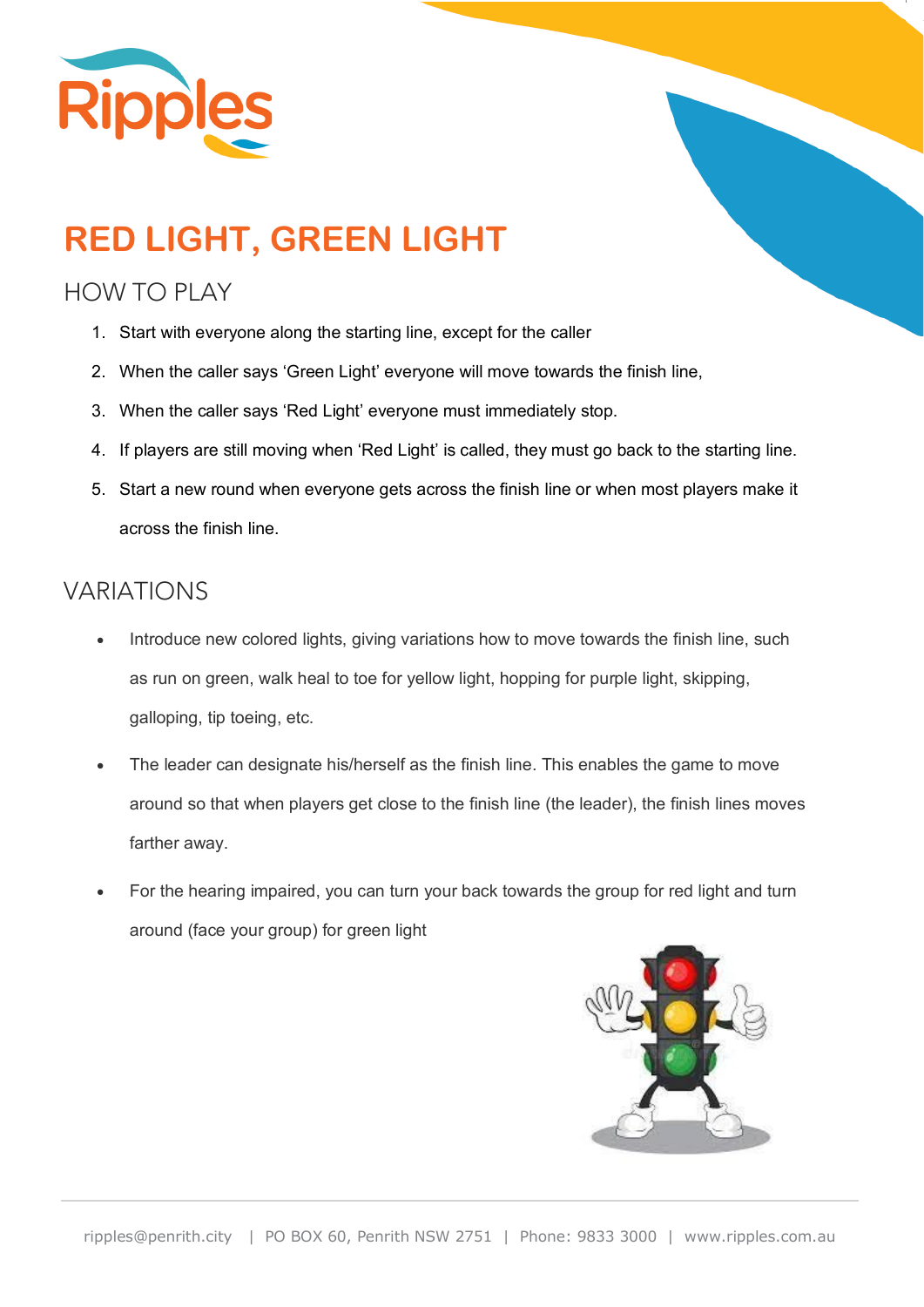

## **CAPTAIN'S COMING**

You will need a clear space to play this game, one person to be the captain of the ship, and at least two other players to be the crew.

#### HOW TO PLAY

- 1. The captain is in charge of the ship and yells out orders to the crew.
- 2. Crew members must obey all of the captain's orders.
- 3. The last crew member to finish an order is out of the game.
- 4. Keep playing until one crew member is the winner.

### ORDER IDEAS

- Scrub the decks: crew members get on their hands and knees and pretend to scrub the deck.
- Man overboard: crew members find a partner, hold hands and pretend to row a boat.
- Climb the rigging: crew members pretend to climb a rope ladder.
- Captain's coming: crew members salute and say "aye aye captain".
- Shark attack: crew members must not touch the ground. At the beach you could stand on a towel.
- Hit the deck: crew members lay face down on the floor.
- Captain's wife: crew members curtsey.
- Four corners: there are four corners of the ship: back, front, left and right. Use something to mark each corner. When the captain yells out a corner all crew members must run to it.

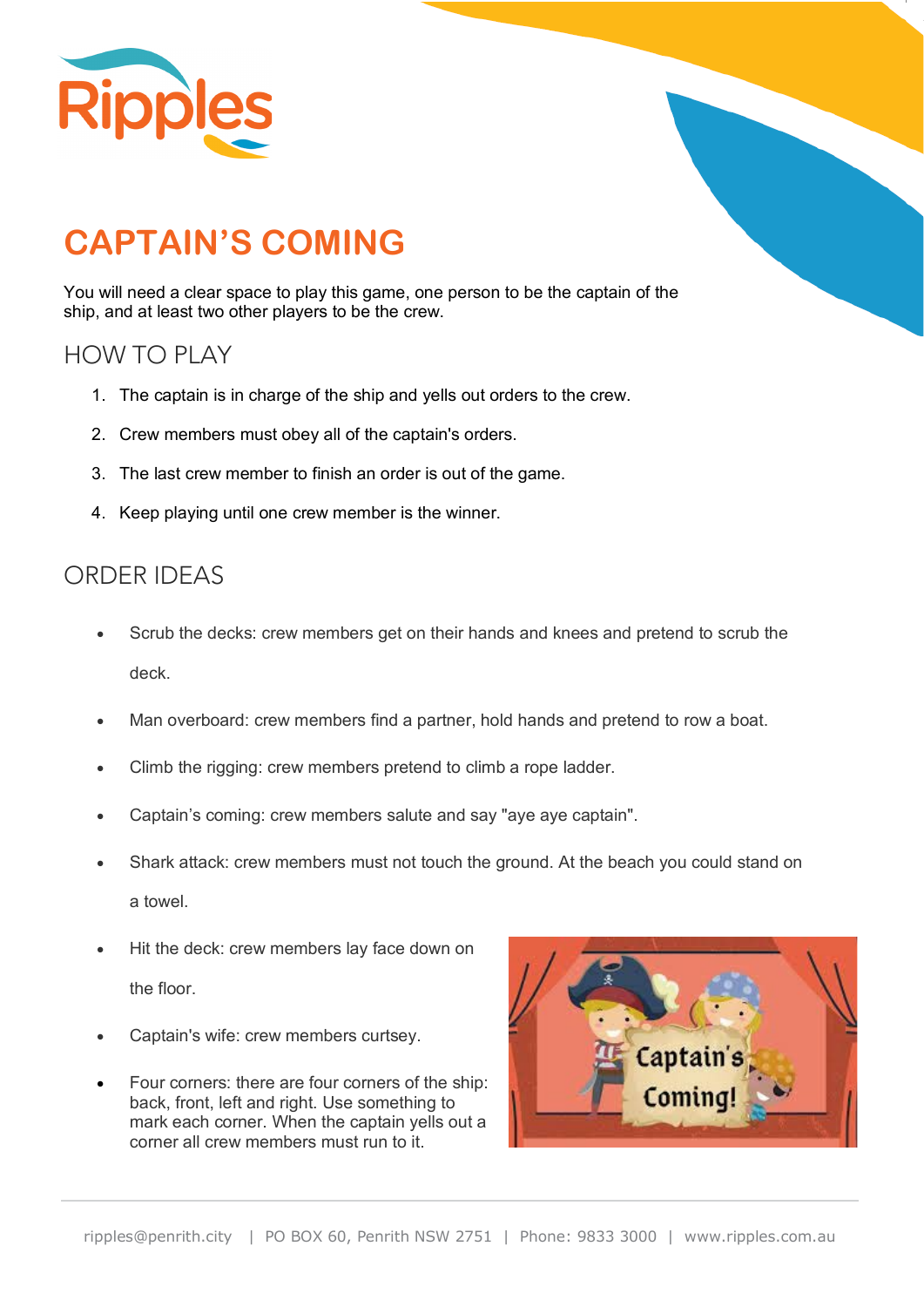

## **BULL RUSH**

How to Play

- 1. Mark out an area of play
- 2. Get all of the kids to line up in a straight line, along one end of the playing field.
- 3. Choose one child to stand in the middle of the field.
- 4. The child in the middle calls out 'BULL RUSH' and all of the players need to run to the opposite end of the field without being caught.
- 5. Once caught player remains in the middle to help catch the rest of the players.
- 6. Play continues, with children running from one end to the other each time 'BULL RUSH' is called, until only onme player remains.
- 7. The last player to remain is the winner.



### **VARIATION: RED ROVER**

- **1.** Played vary similar to above game, however this time the children lining up in the line yell out
- 2. "Red Rover, Red Rover, Can we cross over"
- 3. To which the child in the middle calls out "Yes only if you are/ have ……..
	- a. Have brown hair
	- b. Like broccoli
	- c. Or anything else!